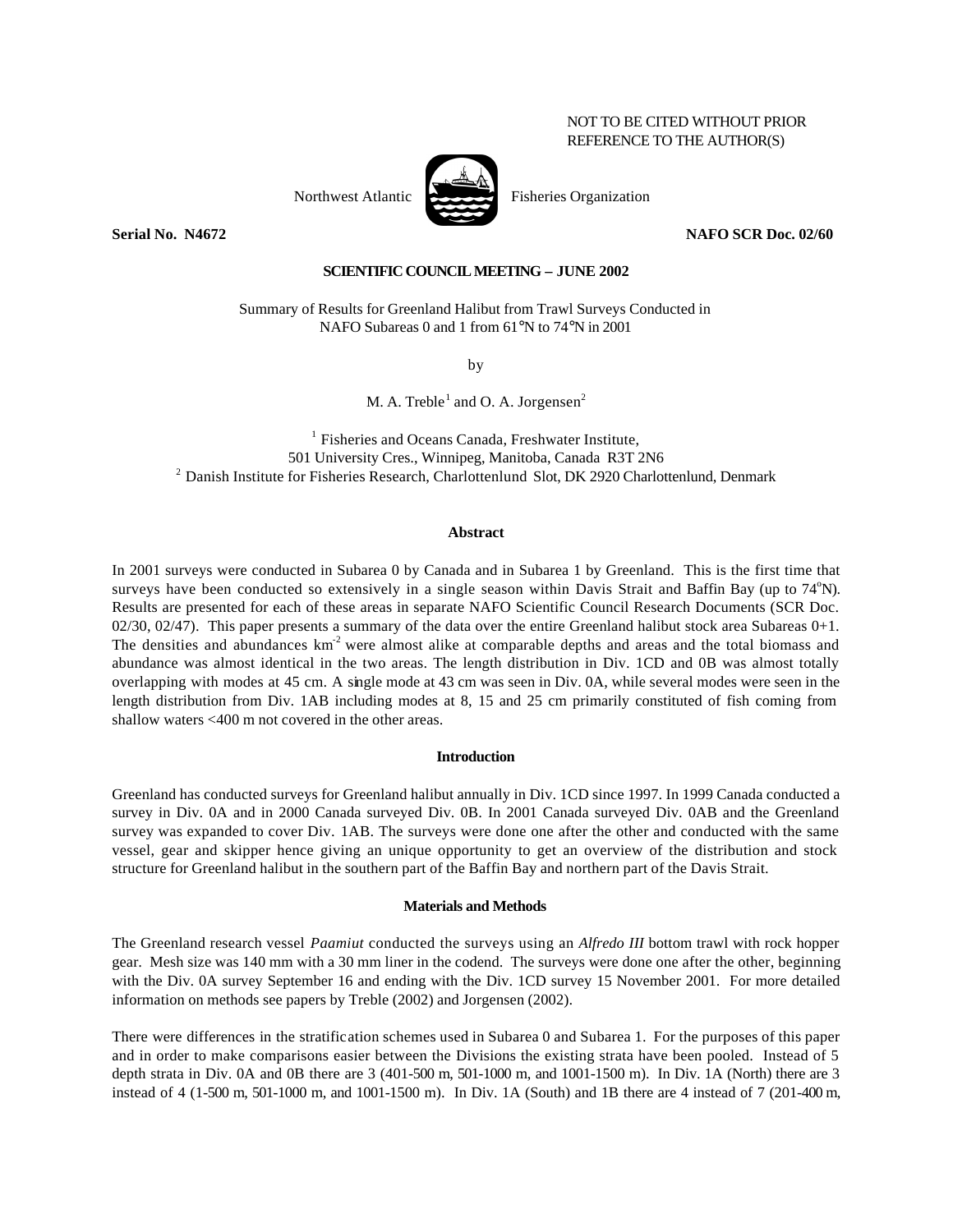401-600 m, 601-1000 m, and 1001-1500 m). In Div.1C and D there are 3 instead of 4 (401-600 m, 601-1000 m, and 1001- 1500 m). The areas (sq. km.) and hauls planned and conducted for these revised depth strata are provided in Table 1.

## **Results and Discussion**

The distribution of bottom temperature is shown in Fig. 1. Mean temperatures varied from a high of 4.4  $\degree$ C in Div. 1C  $(401-600 \text{ m})$  to a low of 0.3 °C in 1A North  $(1001-1500 \text{ m})$  (Jorgensen, 2002; Treble, 2002). A majority of sets in Div. 0A had temperatures below 1.0 °C. The influence of the warm West Greenland current is seen on the banks of West Greenland as far as 72<sup>o</sup>N. A part of the current flexes towards the west following the depth contour lines and also influences the south-eastern part of Div. 0B. The cold Baffin current flows south along the east coast of Baffin Island and likely contributes to the cold bottom temperatures observed in Div. 0A during the 2001 survey and the survey in 1999 (Treble *et al*., 2000).

The stratified area for depths 401-1500 m is 136,230 sq km for Subarea 0 and 101,799 for SA1 (Table 1). However, there is considerable area (89,939 sq km) within SA1 below 400 m that was also included in the 2001 survey.

Greenland halibut were caught in almost all tows throughout the entire survey area (Fig. 2 and 3). The largest catches in terms of biomass were taken in Div. 0A and Div. 1D while the largest catches in terms of numbers were made in Div. 0A and in Div 1AB. The highest density was found in Div. 0B at depths between 1000-1500 m, where the mean density was 2.394 t  $km^2$  close to the estimate from Div. 1CD (2.187  $km^2$ ) and the estimates from depth stratum 500  $(600) -1000$  m in Div. 0A  $(2.290$  t km<sup>2</sup>) and in Div. 1ASB  $(2.304 \text{ km}^2)$  (Table 2). The densities were also very similar at 500 (600) – 1000 m in Div 0B and Div. 1CD and in Div. 0A and 1AB. The total Biomass (400-1500 m) was estimated at 159039 tons and 138074.9 tons in SA 0 and 1, respectively. (The estimates are based on a more crude stratification than in Treble, 2000 and Jørgensen, 2000 and probably not as precise).

The highest abundance was found in Div. 0A and  $1ASB$  (app. 3950 km<sup>-2</sup>) at 500 (600)-1000 m. and as with the biomass, abundance was very much alike in comparable areas and depths in the two Subareas. The total abundance (400-1500 m) was estimated at  $222.8*10^6$  and  $240.4*10^6$  in SA 0 and 1, respectively (Table 3). Further  $50.0*10^6$ individuals were found at 1-500 m in Div. 1AN and 200-400 m in Div. 1ASB.

The overall length distributions (1cm grps) for Div. 0A, 0B, 1AB, 1CD are shown in Fig. 4. The length distribution in Div. 0B and 1CD was almost totally overlapping with a mode around 45 cm. There were, however, slightly more fish at length 20-35 cm in Div. 0B compared to Div. 1CD. In Div. 0A the length distribution was dominated by a mode at 43 cm. In the length distribution from Div. 1AB several modes were seen, at 8 cm (newly settled fish), 15 cm, 25, 30, 36 and 42 cm, respectively. The small fish <25 mainly come from shallow water <600 m).

The percentage of fish  $\lt$  than 45 and  $\lt$  = 35 cm in the different Divisions is given in Tabel 4. Small fish were mainly found in Div. 1AB, the only Divisions in the survey area that included shallow areas <400 m, where small fish are dominant. Division 0A also contained a large percentage of these small fish compared to Div. 0B and 1CD.

#### **References**

- JORGENSEN, O. A. 2002. Survey for Greenland halibut in NAFO Divisions 1A-1D, 2001. NAFO SCR Doc. 02/30, Ser. No. N4637, 40 pp.
- TREBLE,. M. A. 2002. Analysis of data from the 2001 trawl survey in NAFO Subarea 0. NAFO SCR Doc. 02/47, Ser. No. N4659, 28 pp.
- TREBLE, M.A., BRODIE, W. B., BOWERING, W. R. and O. A. JORGENSEN. 2000. Analysis of data from a trawl survey in NAFO Division 0A, 1999. NAFO SCR Doc. 00/31, Ser. No. N4260, 19 pp.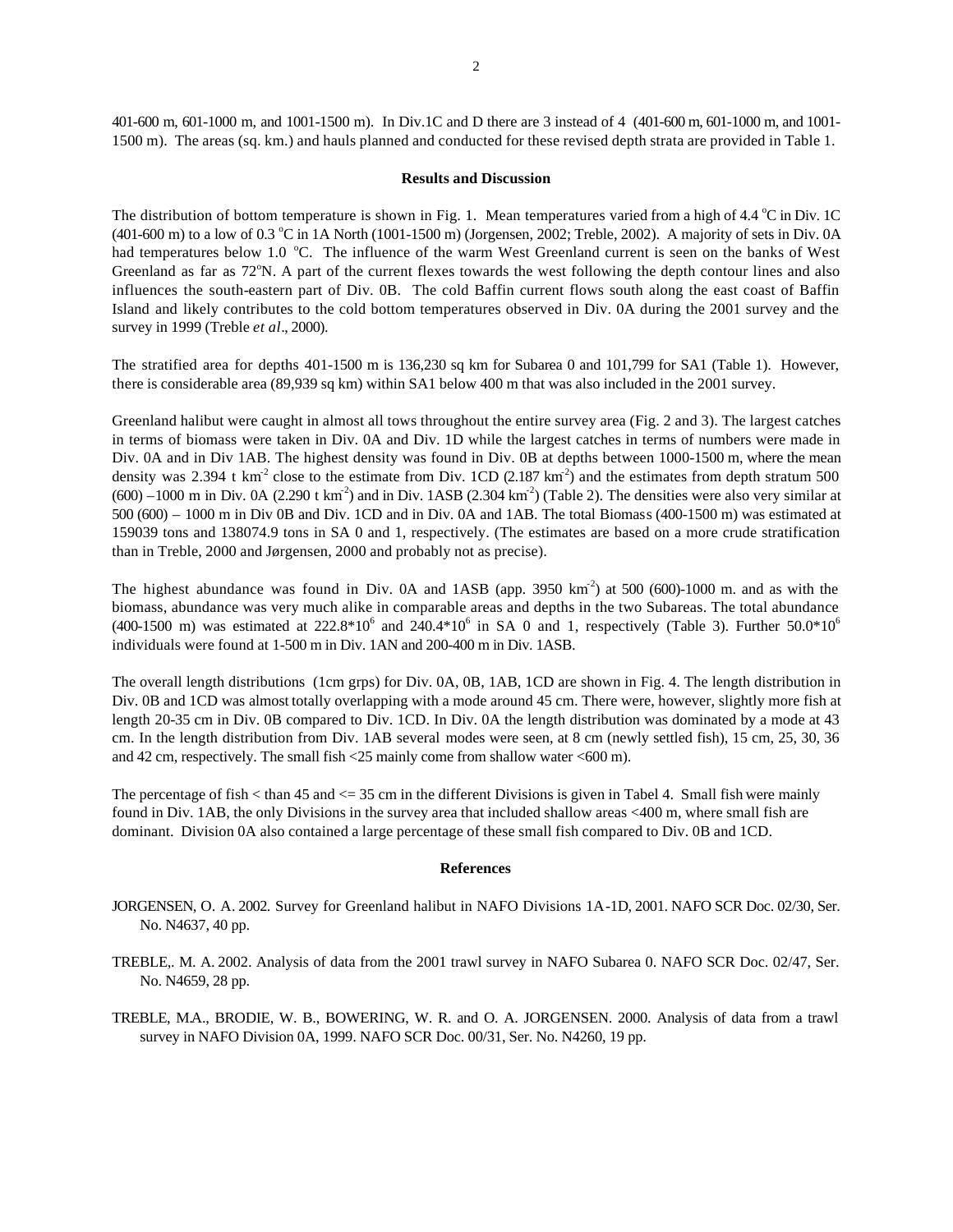| <b>NAFO</b> Division | Depth Stratum (m) | 1-500     | 201-400   | 401-500  | 501-1000  | 1001-1500 | Total       |
|----------------------|-------------------|-----------|-----------|----------|-----------|-----------|-------------|
| 0A                   | Area (sq. km)     |           |           | 5889     | 29601     | 26257     | 61747       |
|                      | Hauls             |           |           | (12) 2   | $(44)$ 25 | $(36)$ 21 | $(92)$ 48   |
| OB                   | Area (sq. km)     |           |           | 19314    | 41589     | 13580     | 74483       |
|                      | Hauls             |           |           | $(19)$ 9 | $(42)$ 16 | $(15)$ 11 | $(76)$ 36   |
| Overall (SA0)        | Area (sq. km)     |           |           | 25203    | 71190     | 39837     | 136230      |
|                      | Hauls             |           |           | (31) 11  | $(86)$ 41 | $(51)$ 32 | (168) 84    |
| 1AN                  | Area (sq. km)     | 57325     |           |          | 27334     | 6167      | 90826       |
|                      | Hauls             | $(41)$ 13 |           |          | $(30)$ 20 | $(20)$ 8  | $(91)$ 41   |
|                      | Depth Stratum (m) |           | 201-400   | 401-600  | 601-1000  | 1001-1500 | Total       |
| 1ASB                 | Area (sq. km)     |           | 32614     | 6746     | 6134      | 3112      | 48606       |
|                      | Hauls             |           | $(15)$ 10 | (9)8     | $(17)$ 13 | (8)7      | $(49)$ 38   |
| 1CD                  | Area (sq. km)     |           |           | 4269     | 28000     | 20037     | 52306       |
|                      | Hauls             |           |           | $(6)$ 3  | $(28)$ 12 | $(36)$ 27 | $(70)$ 42   |
| Overall (SA1)        | Area (sq. km)     | 57325     | 32614     | 11015    | 61468     | 29316     | 191738      |
|                      | Hauls             | $(41)$ 13 | $(15)$ 10 | (15) 11  | $(75)$ 45 | $(64)$ 42 | $(210)$ 121 |

Table 1. Area of depth strata for NAFO Subarea 0 and 1 with the number of hauls planned ( ) and conducted.

Table 2. Biomass estimates (tons) of Greenland halibut by depth stratum for NAFO Subarea 0, 2001.

| Division | Stratum   | Survey Area | No.            | <b>Mean Biomass</b> | <b>Biomass</b> | <b>SE</b> |
|----------|-----------|-------------|----------------|---------------------|----------------|-----------|
| 0A       | (m)       | (sq, km)    | Sets           | (t/sq. km)          | (tons)         |           |
|          | 401-500   | 686         | 2              | 0.362               | 248.4          | 245.4     |
|          | 501-1000  | 24442       | 25             | 2.290               | 55961.8        | 10292.2   |
|          | 1001-1500 | 23753       | 21             | 1.147               | 27248.3        | 7653.3    |
|          | Overall   | 48881       | 48             | 1.707               | 83458.5        | 12828.2   |
| 0B       | 401-500   | 14344       | 9              | 0.215               | 3088.4         | 630.0     |
|          | 501-1000  | 34283       | 16             | 1.166               | 39981.6        | 6635.2    |
|          | 1001-1500 | 13580       | 11             | 2.394               | 32511.0        | 3694.2    |
|          | Overall   | 62207       | 36             | 1.215               | 75580.9        | 7620.4    |
| 1AN      | $1 - 500$ | 57325       | 13             | 0.118               | 6771.0         | 3103.5    |
|          | 501-1000  | 27334       | 20             | 1.026               | 28054.5        | 4647.8    |
|          | 1001-1500 | 6167        | 8              | 0.895               | 5521.5         | 690.1     |
|          | Overall   | 90826       | 41             | 0.444               | 40346.9        | 5631.2    |
| 1ASB     | 201-400   | 32614       | 10             | 0.054               | 1752.7         | 515.2     |
|          | 401-600   | 6746        | 8              | 0.561               | 3785.5         | 946.9     |
|          | 601-1000  | 6134        | 13             | 2.304               | 14131.5        | 2183.2    |
|          | 1001-1500 | 3049        | $\overline{7}$ | 1.103               | 3361.5         | 877.8     |
|          | Overall   | 48543       | 38             | 0.474               | 23031.2        | 2588.22   |
| 1CD      | 401-600   | 4269        | 3              | 0.156               | 665.0          | 509.3     |
|          | 601-1000  | 28000       | 12             | 1.383               | 38728.5        | 15954.3   |
|          | 1001-1500 | 20037       | 27             | 2.187               | 43827.0        | 3136.6    |
|          | Overall   | 52306       | 42             | 1.682               | 83220.5        | 16267.7   |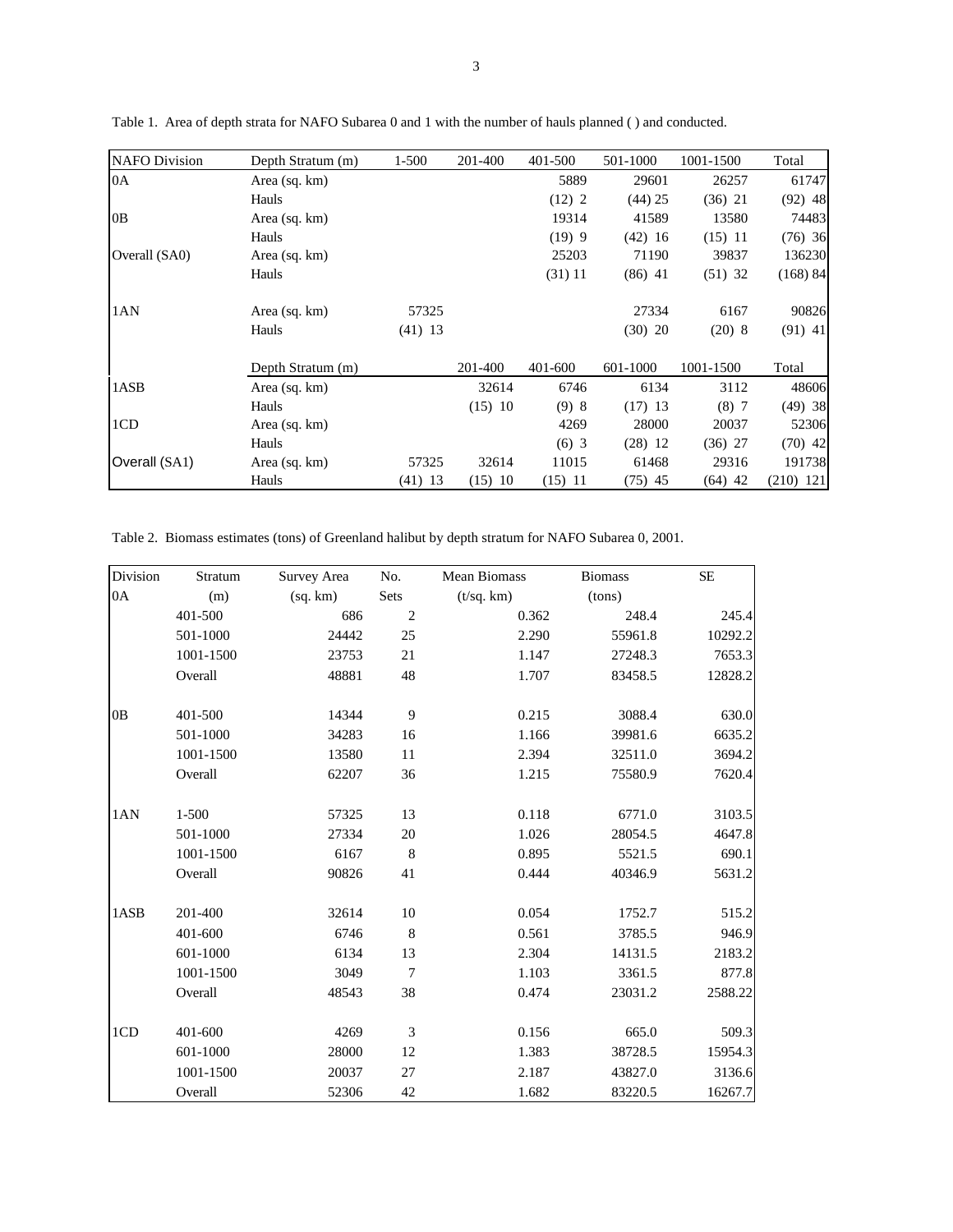| Division | Stratum   | Survey Area | No.            | Mean Abundance | Abundance     | $\rm SE$     |
|----------|-----------|-------------|----------------|----------------|---------------|--------------|
| 0A       | (m)       | (sq, km)    | Sets           | (No./sq. km)   |               |              |
|          | 401-500   | 686         | $\overline{2}$ | 553.6          | $3.80E + 0.5$ | $3.72E + 05$ |
|          | 501-1000  | 24442       | 25             | 3913.1         | $9.56E + 07$  | $1.79E + 07$ |
|          | 1001-1500 | 23753       | 21             | 1445.3         | $3.43E + 07$  | $1.12E+07$   |
|          | Overall   | 48881       | 48             | 2666.7         | $1.30E + 08$  | $2.11E + 07$ |
| 0B       | 401-500   | 14344       | 9              | 485.2          | $6.96E + 06$  | $1.21E + 06$ |
|          | 501-1000  | 34283       | 16             | 1494.9         | $5.12E + 07$  | 7.99E+06     |
|          | 1001-1500 | 13580       | 11             | 2545.8         | $3.46E + 07$  | $4.24E + 06$ |
|          | Overall   | 62207       | 36             | 1491.5         | $9.28E + 07$  | $9.13E + 06$ |
| 1AN      | $1 - 500$ | 57325       | 13             | 674.9          | $3.87E + 07$  | $1.38E + 07$ |
|          | 501-1000  | 27334       | 20             | 2148.9         | $5.87E + 07$  | $1.24E + 07$ |
|          | 1001-1500 | 6167        | 8              | 877.1          | $5.41E + 06$  | $6.90E + 05$ |
|          | Overall   | 90826       | 41             | 1132.2         | $1.03E + 08$  | $1.86E + 07$ |
| 1ASB     | 201-400   | 32614       | 10             | 346.4          | $1.13E+07$    | $2.18E + 06$ |
|          | 401-600   | 6746        | 8              | 1510.2         | $1.02E + 07$  | $2.52E + 06$ |
|          | 601-1000  | 6134        | 13             | 3990.2         | $2.45E+07$    | $3.84E + 06$ |
|          | 1001-1500 | 3049        | $\overline{7}$ | 1322.8         | $4.03E + 06$  | $1.42E + 06$ |
|          | Overall   |             | 38             | 1029.9         | $5.00E + 07$  | $5.28E + 06$ |
| 1CD      | 401-600   | 4269        | 3              | 257.5          | $1.10E + 06$  | $7.75E + 05$ |
|          | 601-1000  | 28000       | 12             | 1664.3         | $4.66E + 07$  | $1.74E + 07$ |
|          | 1001-1500 | 20037       | 27             | 1981.4         | $3.97E + 07$  | 3.35E+06     |
|          | Overall   | 52306       | 42             | 1767.0         | $8.74E + 07$  | $1.77E+07$   |

Table 3. Abundance estimates (000's) of Greenland halibut by depth stratum for NAFO Subarea 0, 2001.

Table 4. Percentage of Greenland halibut less than 45 cm and less than or equal to 35 cm for the surveys in SA0 and 1, 2001.

|              | ŋА     | 0Β     | 1AB    | 1CD    |
|--------------|--------|--------|--------|--------|
| Percent =<35 | 15.694 | 9.936  | 53.879 | 2.039  |
| Percent <45  | 68.063 | 46.768 | 84.506 | 37.951 |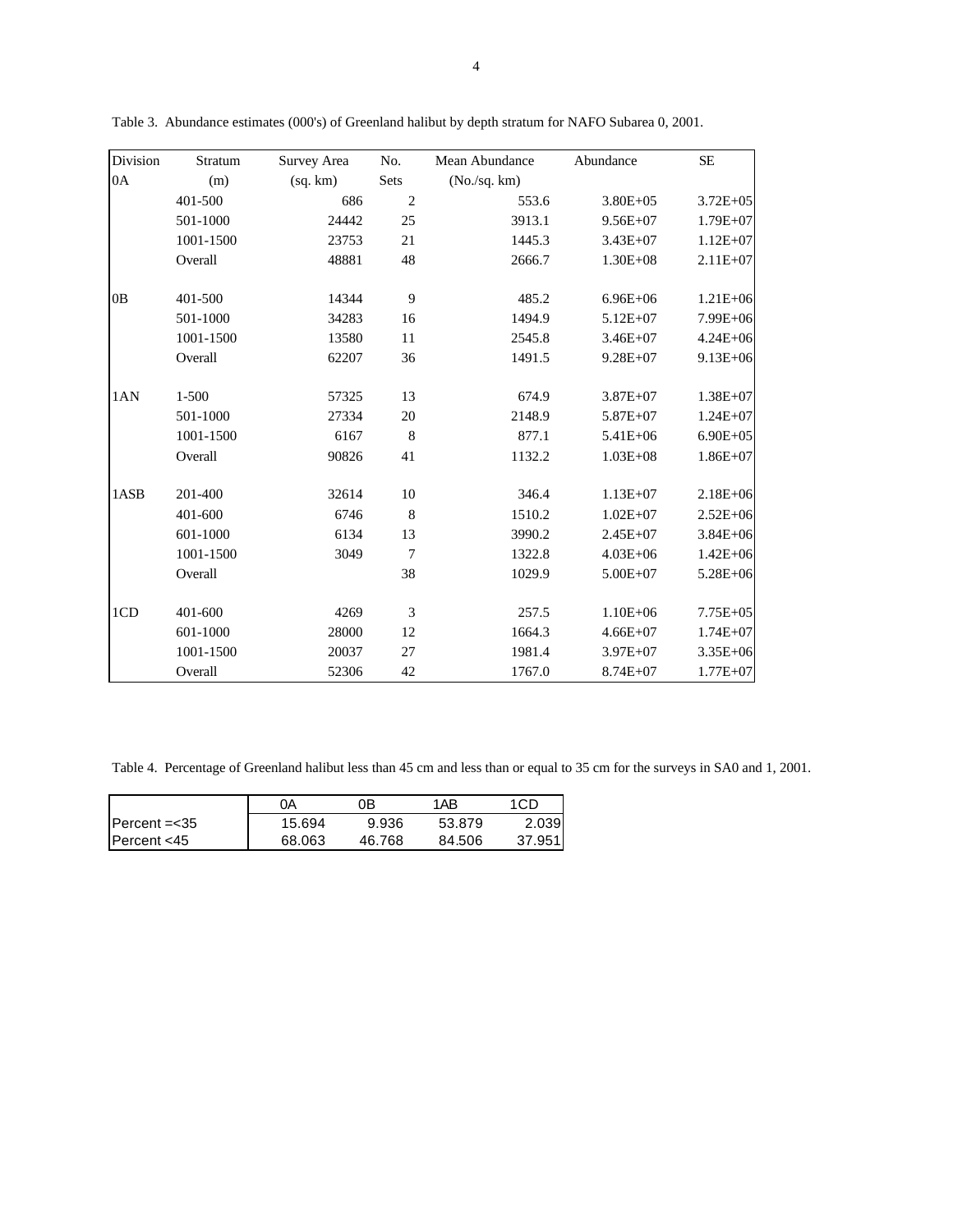

Fig. 1. Bottom temperature (°C) for NAFO Subareas 0 and 1 sampled between 16 September and 15 November 2001.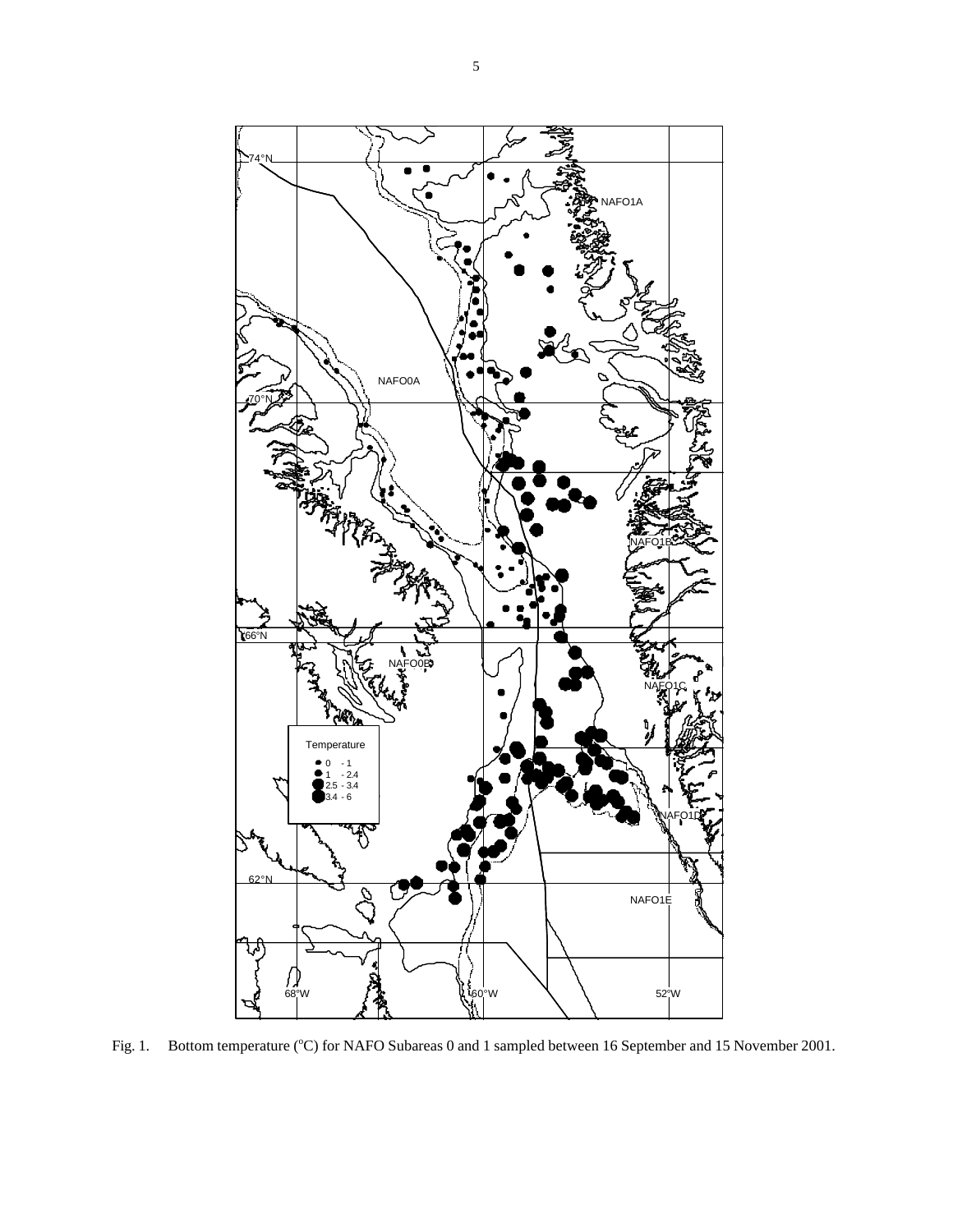

Fig. 2. Greenland halibut catch distribution (kg/sq km) for NAFO Subareas 0 and 1 surveys, 2001.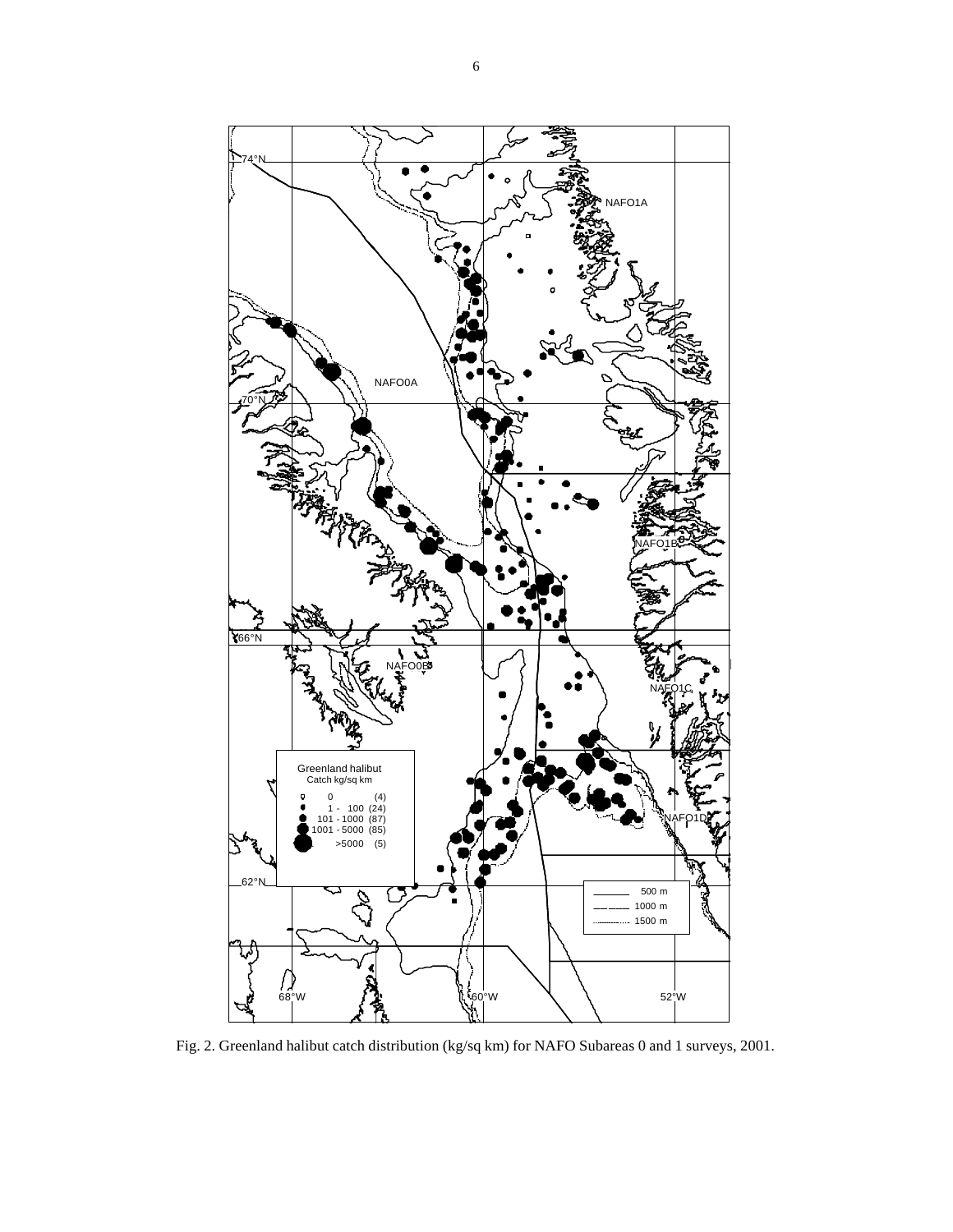

Fig. 3. Greenland halibut catch distribution (number/sq km) for NAFO Subareas 0 and 1 surveys, 2001.